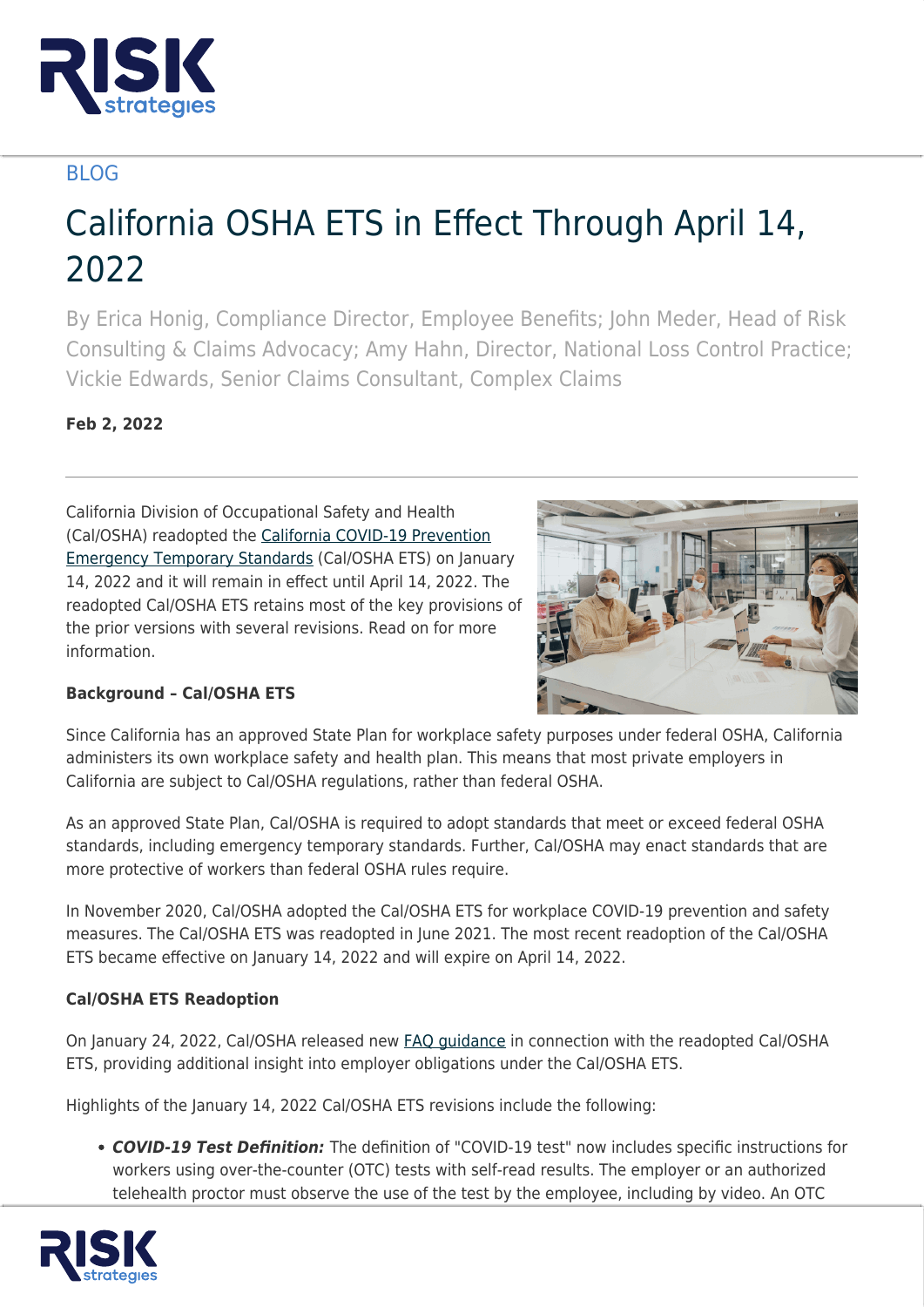

test that uses digital reporting of date and time stamp results is also permissible for these purposes, without the employer or telehealth proctor observation requirement.

- *Face Covering Definition:* The definition of "Face covering" now includes language requiring cloth masks to not let light pass through when held up to a natural light source with an exception for clear face coverings or face coverings with a clear plastic panel as necessary for certain individuals.
- *Fully Vaccinated Close Contacts Unable to Test:* Close contacts who are fully vaccinated (regardless of booster status) and cannot test on or after day five must wear a face covering and maintain distance of six feet from others for 14 days after exposure.
- *Testing for Close Contact Employees:* Employers are required to provide COVID-19 testing to potentially exposed employees with a close contact in the workplace, regardless of vaccination status, at no cost and during working hours, except for recently recovered employees $1$

As a reminder, below are the important requirements from the previous Cal/OSHA ETS version that remain in effect and must be incorporated into California employers' workplace safety programs:

- Establish and implement a documented COVID-19 prevention program and provide training to employees on how COVID-19 is spread and infection prevention techniques.
- Provide notification to employees regarding their rights under the Cal/OSHA ETS, including any COVID-19 benefits that employees may be entitled to under applicable federal, state or local laws.
- Provide notification to public health departments regarding COVID-19 outbreaks
	- Outbreak is defined as three or more employee positive cases present at a worksite during a 14-day period
	- $\circ$  Major outbreak is defined as 20 or more employee positive cases present at a worksite during a 30-day period
- Provide notification to employees of exposure and close contacts
	- $\circ$  Close contact is defined as within six feet of a COVID-19 case for a cumulative total of 15 minutes or more in any 24-hour period.
	- $\circ$  Notification, written in plain language that is easily understandable by all workers, must be provided within one business day to all employees (and their union representatives, as applicable) and independent contractors who were present at the worksite at the same time as the positive COVID-19 case. Notification cannot reveal any personal identifying information of the worker who tested positive and may be distributed via email, text message or other means as long as employers can anticipate that the notice will be received by these workers within one business day of sending.
- Provide COVID-19 testing at no cost to employees who contract COVID-19 in the workplace or come into close contact with a positive COVID-19 employee in the workplace, including reimbursement of

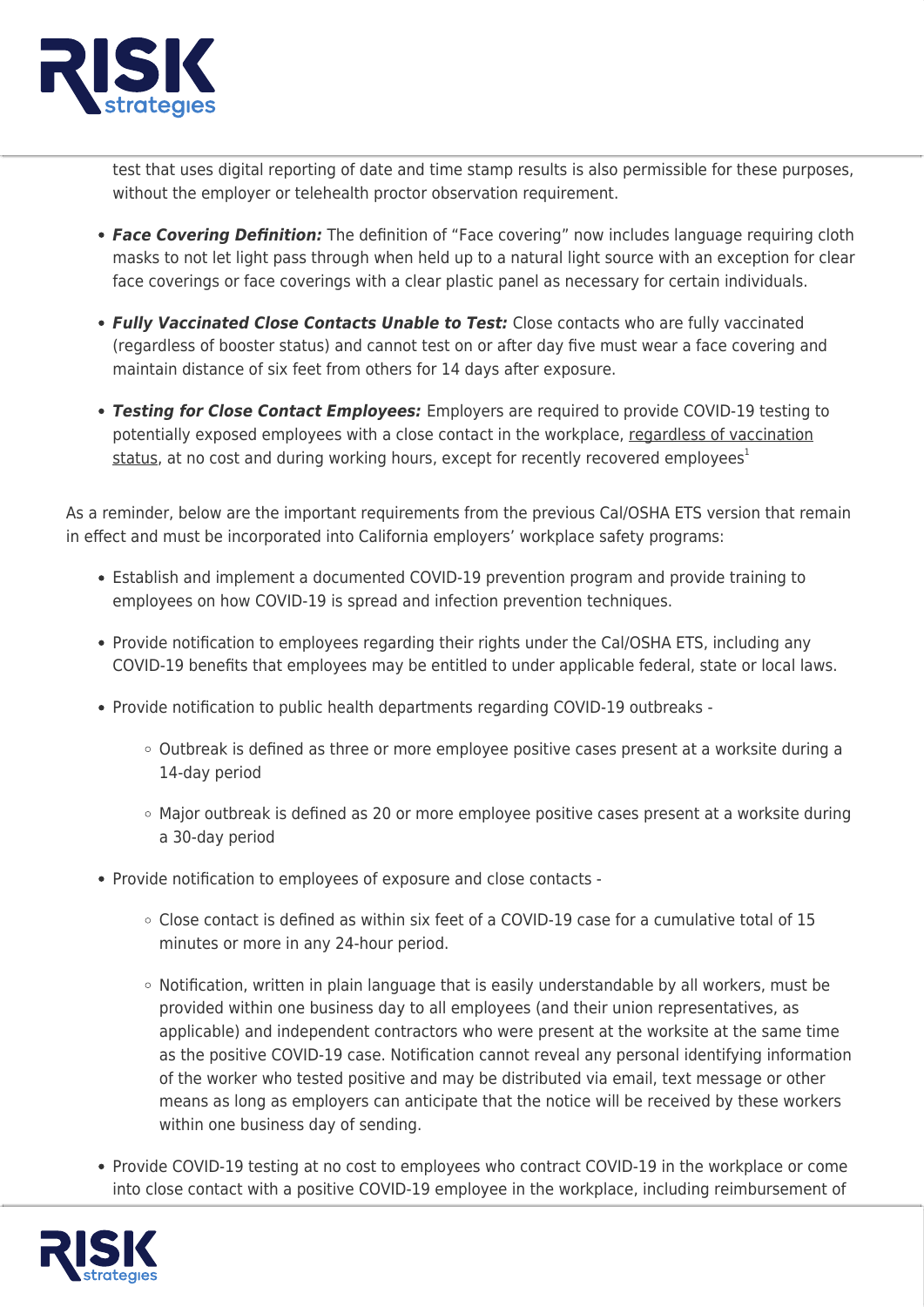

employee testing expenses related to:

- o over-the-counter test kits
- $\circ$  applicable copayments or cost-sharing under a health plan for receiving a test
- travel costs to and from testing facilities (i.e. mileage or public transportation costs) for nonexempt employees
- $\circ$  time spent traveling to and from testing facilities for non-exempt employees
- $\circ$  time spent getting tested for non-exempt employees
- Provide exclusion pay to in-person employees required to isolate/quarantine from their in-person work to the extent that they are unable to perform their work remotely.
- Implement prevention requirements for employer-provided housing and transportation.

#### **CDPH Isolation and Quarantine Guidance**

Adding to the complexity here, recent [guidance from the California Department of Public Health](https://www.cdph.ca.gov/Programs/CID/DCDC/Pages/COVID-19/Guidance-on-Isolation-and-Quarantine-for-COVID-19-Contact-Tracing.aspx) (CDPH) permits shorter isolation and quarantine periods than those found in the readopted Cal/OSHA ETS. [Cal](https://dir.ca.gov/dosh/dosh_publications/Isolation-and-Quarantine-fs.pdf) [OSHA confirmed](https://dir.ca.gov/dosh/dosh_publications/Isolation-and-Quarantine-fs.pdf) that the quarantine and isolation periods for infected or exposed employees are governed by this recent CDPH guidance, rather than the readopted Cal/OSHA ETS.

The CDPH isolation and quarantine guidance requires:

#### *All workers that test positive for COVID-19, regardless of vaccination status:*

- o Must be excluded from the workplace for five days and may return after day five with a negative test and no symptoms
- $\circ$  Must be excluded from the workplace for 10 days without testing and may return to work after day 10
- $\circ$  Must wear a face covering at work around others for 10 days after the first positive test result
- *All workers that test positive for COVID-19, regardless of vaccination status:*
	- $\circ$  Must be excluded from the workplace for five days and may return after day five with a negative test and no symptoms
	- $\circ$  Must be excluded from the workplace for 10 days without testing and may return to work after day 10
	- $\circ$  Must wear a face covering at work around others for 10 days after the first positive test result